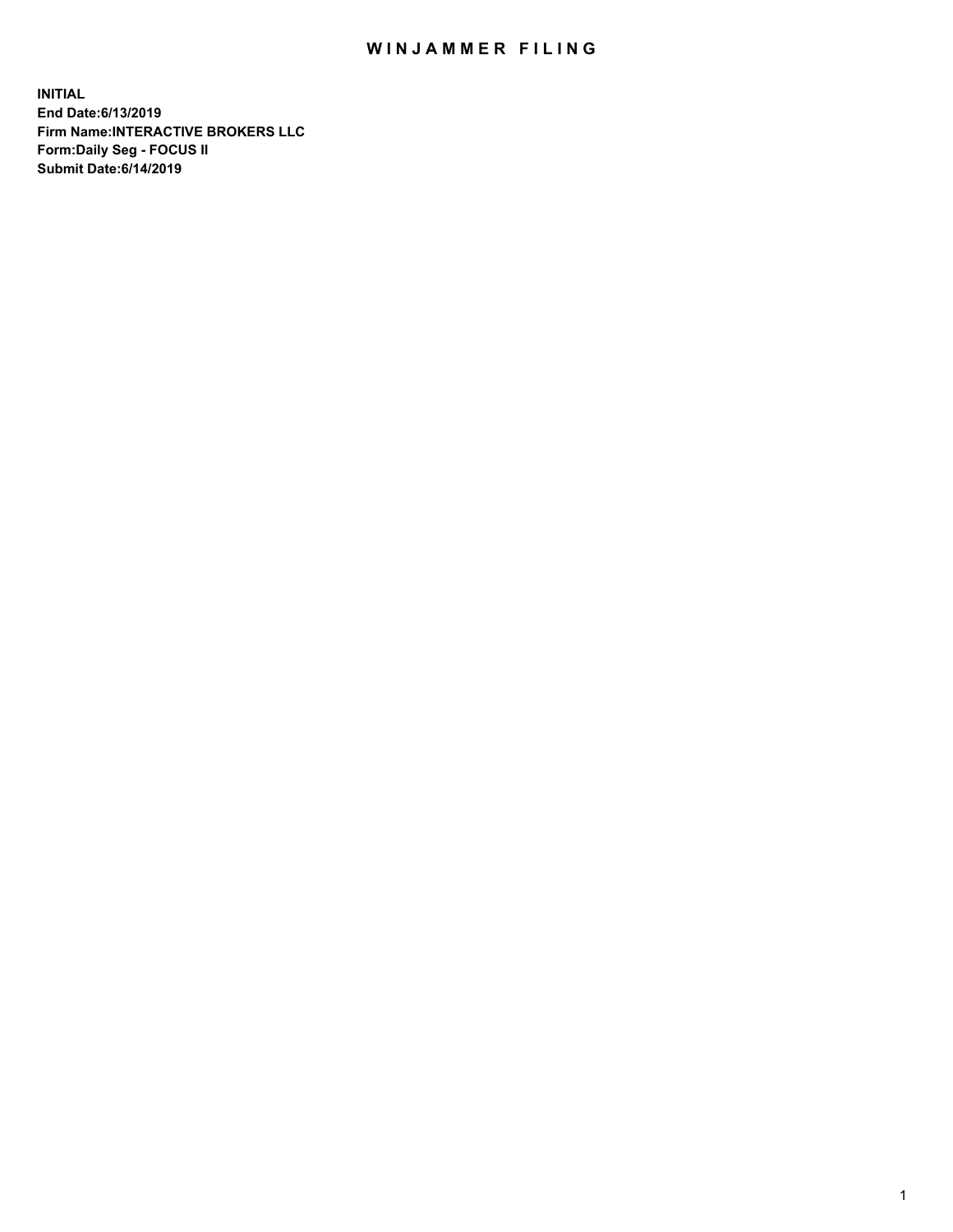**INITIAL End Date:6/13/2019 Firm Name:INTERACTIVE BROKERS LLC Form:Daily Seg - FOCUS II Submit Date:6/14/2019 Daily Segregation - Cover Page**

| Name of Company                                                                                                                                                                                                                                                                                                                | <b>INTERACTIVE BROKERS LLC</b>                                                                  |
|--------------------------------------------------------------------------------------------------------------------------------------------------------------------------------------------------------------------------------------------------------------------------------------------------------------------------------|-------------------------------------------------------------------------------------------------|
| <b>Contact Name</b>                                                                                                                                                                                                                                                                                                            | James Menicucci                                                                                 |
| <b>Contact Phone Number</b>                                                                                                                                                                                                                                                                                                    | 203-618-8085                                                                                    |
| <b>Contact Email Address</b>                                                                                                                                                                                                                                                                                                   | jmenicucci@interactivebrokers.c<br>om                                                           |
| FCM's Customer Segregated Funds Residual Interest Target (choose one):<br>a. Minimum dollar amount: ; or<br>b. Minimum percentage of customer segregated funds required:% ; or<br>c. Dollar amount range between: and; or<br>d. Percentage range of customer segregated funds required between:% and%.                         | $\overline{\mathbf{0}}$<br>$\overline{\mathbf{0}}$<br>155,000,000 245,000,000<br>0 <sub>0</sub> |
| FCM's Customer Secured Amount Funds Residual Interest Target (choose one):<br>a. Minimum dollar amount: ; or<br>b. Minimum percentage of customer secured funds required:% ; or<br>c. Dollar amount range between: and; or<br>d. Percentage range of customer secured funds required between:% and%.                           | $\overline{\mathbf{0}}$<br>0<br>80,000,000 120,000,000<br>0 <sub>0</sub>                        |
| FCM's Cleared Swaps Customer Collateral Residual Interest Target (choose one):<br>a. Minimum dollar amount: ; or<br>b. Minimum percentage of cleared swaps customer collateral required:% ; or<br>c. Dollar amount range between: and; or<br>d. Percentage range of cleared swaps customer collateral required between:% and%. | $\overline{\mathbf{0}}$<br><u>0</u><br>$\underline{0}$ $\underline{0}$<br>00                    |

Attach supporting documents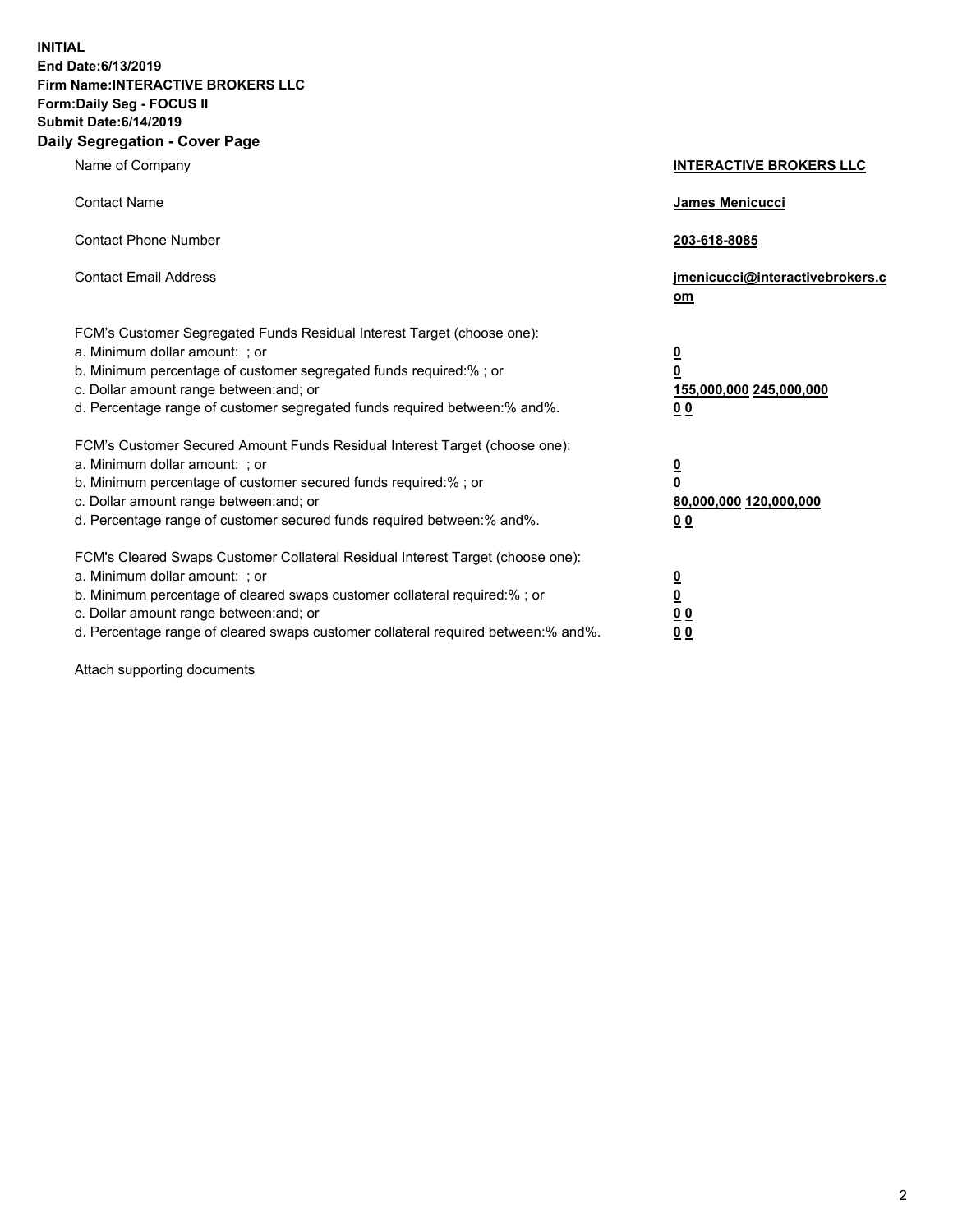## **INITIAL End Date:6/13/2019 Firm Name:INTERACTIVE BROKERS LLC Form:Daily Seg - FOCUS II Submit Date:6/14/2019 Daily Segregation - Secured Amounts**

|                | Dany Segregation - Secured Announts                                                                          |                                   |
|----------------|--------------------------------------------------------------------------------------------------------------|-----------------------------------|
|                | Foreign Futures and Foreign Options Secured Amounts                                                          |                                   |
|                | Amount required to be set aside pursuant to law, rule or regulation of a foreign                             | $0$ [7305]                        |
|                | government or a rule of a self-regulatory organization authorized thereunder                                 |                                   |
| $\mathbf{1}$ . | Net ledger balance - Foreign Futures and Foreign Option Trading - All Customers                              |                                   |
|                | A. Cash                                                                                                      | 454,918,795 [7315]                |
|                | B. Securities (at market)                                                                                    | $0$ [7317]                        |
| 2.             | Net unrealized profit (loss) in open futures contracts traded on a foreign board of trade                    | 10,211,544 [7325]                 |
| 3.             | Exchange traded options                                                                                      |                                   |
|                | a. Market value of open option contracts purchased on a foreign board of trade                               | 37,213 [7335]                     |
|                | b. Market value of open contracts granted (sold) on a foreign board of trade                                 | -44,862 [7337]                    |
| 4.             | Net equity (deficit) (add lines 1. 2. and 3.)                                                                | 465,122,690 [7345]                |
| 5.             | Account liquidating to a deficit and account with a debit balances - gross amount                            | <b>15,777</b> [7351]              |
|                | Less: amount offset by customer owned securities                                                             | 0 [7352] 15,777 [7354]            |
| 6.             | Amount required to be set aside as the secured amount - Net Liquidating Equity                               | 465,138,467 [7355]                |
| 7.             | Method (add lines 4 and 5)                                                                                   |                                   |
|                | Greater of amount required to be set aside pursuant to foreign jurisdiction (above) or line<br>6.            | 465,138,467 [7360]                |
|                | FUNDS DEPOSITED IN SEPARATE REGULATION 30.7 ACCOUNTS                                                         |                                   |
| 1.             | Cash in banks                                                                                                |                                   |
|                | A. Banks located in the United States                                                                        | 97,474,751 [7500]                 |
|                | B. Other banks qualified under Regulation 30.7                                                               | 0 [7520] <b>97,474,751</b> [7530] |
| 2.             | <b>Securities</b>                                                                                            |                                   |
|                | A. In safekeeping with banks located in the United States                                                    | 413,451,445 [7540]                |
|                | B. In safekeeping with other banks qualified under Regulation 30.7                                           | 0 [7560] 413,451,445 [7570]       |
| 3.             | Equities with registered futures commission merchants                                                        |                                   |
|                | A. Cash                                                                                                      | $0$ [7580]                        |
|                | <b>B.</b> Securities                                                                                         | $0$ [7590]                        |
|                | C. Unrealized gain (loss) on open futures contracts                                                          | $0$ [7600]                        |
|                | D. Value of long option contracts                                                                            | $0$ [7610]                        |
|                | E. Value of short option contracts                                                                           | 0 [7615] 0 [7620]                 |
| 4.             | Amounts held by clearing organizations of foreign boards of trade                                            |                                   |
|                | A. Cash                                                                                                      | $0$ [7640]                        |
|                | <b>B.</b> Securities                                                                                         | $0$ [7650]                        |
|                | C. Amount due to (from) clearing organization - daily variation                                              | $0$ [7660]                        |
|                | D. Value of long option contracts                                                                            | $0$ [7670]                        |
|                | E. Value of short option contracts                                                                           | 0 [7675] 0 [7680]                 |
| 5.             | Amounts held by members of foreign boards of trade                                                           |                                   |
|                | A. Cash                                                                                                      | 65,259,374 [7700]                 |
|                | <b>B.</b> Securities                                                                                         | $0$ [7710]                        |
|                | C. Unrealized gain (loss) on open futures contracts                                                          | 9,290,421 [7720]                  |
|                | D. Value of long option contracts                                                                            | 37,213 [7730]                     |
| 6.             | E. Value of short option contracts<br>Amounts with other depositories designated by a foreign board of trade | -44,862 [7735] 74,542,146 [7740]  |
| 7.             | Segregated funds on hand                                                                                     | 0 [7760]<br>$0$ [7765]            |
| 8.             | Total funds in separate section 30.7 accounts                                                                | 585,468,342 [7770]                |
| 9.             | Excess (deficiency) Set Aside for Secured Amount (subtract line 7 Secured Statement                          | 120,329,875 [7380]                |
|                | Page 1 from Line 8)                                                                                          |                                   |
| 10.            | Management Target Amount for Excess funds in separate section 30.7 accounts                                  | 80,000,000 [7780]                 |
| 11.            | Excess (deficiency) funds in separate 30.7 accounts over (under) Management Target                           | 40,329,875 [7785]                 |
|                |                                                                                                              |                                   |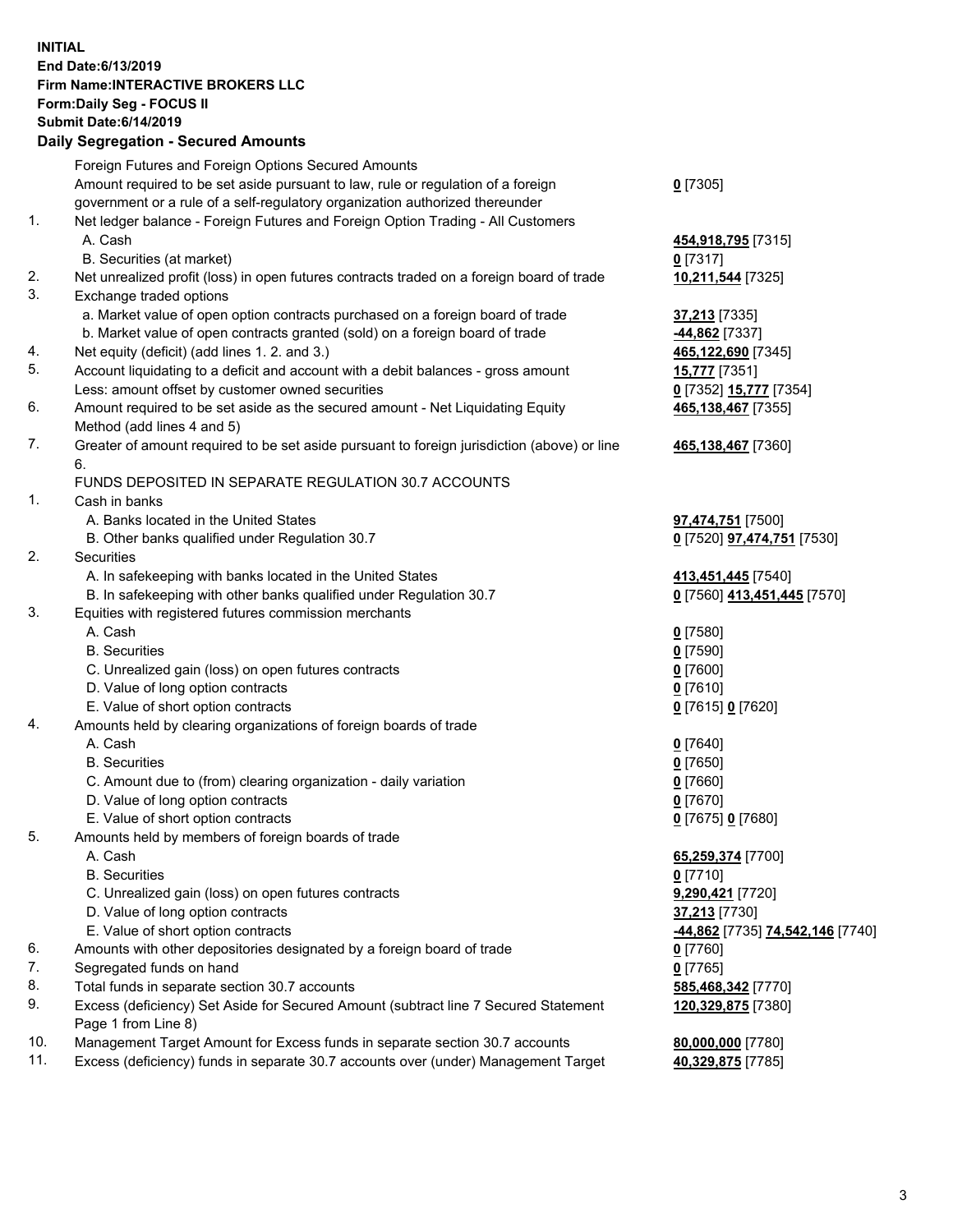**INITIAL End Date:6/13/2019 Firm Name:INTERACTIVE BROKERS LLC Form:Daily Seg - FOCUS II Submit Date:6/14/2019 Daily Segregation - Segregation Statement** SEGREGATION REQUIREMENTS(Section 4d(2) of the CEAct) 1. Net ledger balance A. Cash **3,973,564,743** [7010] B. Securities (at market) **0** [7020] 2. Net unrealized profit (loss) in open futures contracts traded on a contract market **-97,291,197** [7030] 3. Exchange traded options A. Add market value of open option contracts purchased on a contract market **204,476,812** [7032] B. Deduct market value of open option contracts granted (sold) on a contract market **-298,520,256** [7033] 4. Net equity (deficit) (add lines 1, 2 and 3) **3,782,230,102** [7040] 5. Accounts liquidating to a deficit and accounts with debit balances - gross amount **1,215,783** [7045] Less: amount offset by customer securities **0** [7047] **1,215,783** [7050] 6. Amount required to be segregated (add lines 4 and 5) **3,783,445,885** [7060] FUNDS IN SEGREGATED ACCOUNTS 7. Deposited in segregated funds bank accounts A. Cash **729,694,673** [7070] B. Securities representing investments of customers' funds (at market) **1,937,257,725** [7080] C. Securities held for particular customers or option customers in lieu of cash (at market) **0** [7090] 8. Margins on deposit with derivatives clearing organizations of contract markets A. Cash **6,736,064** [7100] B. Securities representing investments of customers' funds (at market) **1,399,772,288** [7110] C. Securities held for particular customers or option customers in lieu of cash (at market) **0** [7120] 9. Net settlement from (to) derivatives clearing organizations of contract markets **8,566,351** [7130] 10. Exchange traded options A. Value of open long option contracts **204,222,494** [7132] B. Value of open short option contracts **-298,506,942** [7133] 11. Net equities with other FCMs A. Net liquidating equity **0** [7140] B. Securities representing investments of customers' funds (at market) **0** [7160] C. Securities held for particular customers or option customers in lieu of cash (at market) **0** [7170] 12. Segregated funds on hand **0** [7150] 13. Total amount in segregation (add lines 7 through 12) **3,987,742,653** [7180] 14. Excess (deficiency) funds in segregation (subtract line 6 from line 13) **204,296,768** [7190] 15. Management Target Amount for Excess funds in segregation **155,000,000** [7194] **49,296,768** [7198]

16. Excess (deficiency) funds in segregation over (under) Management Target Amount Excess